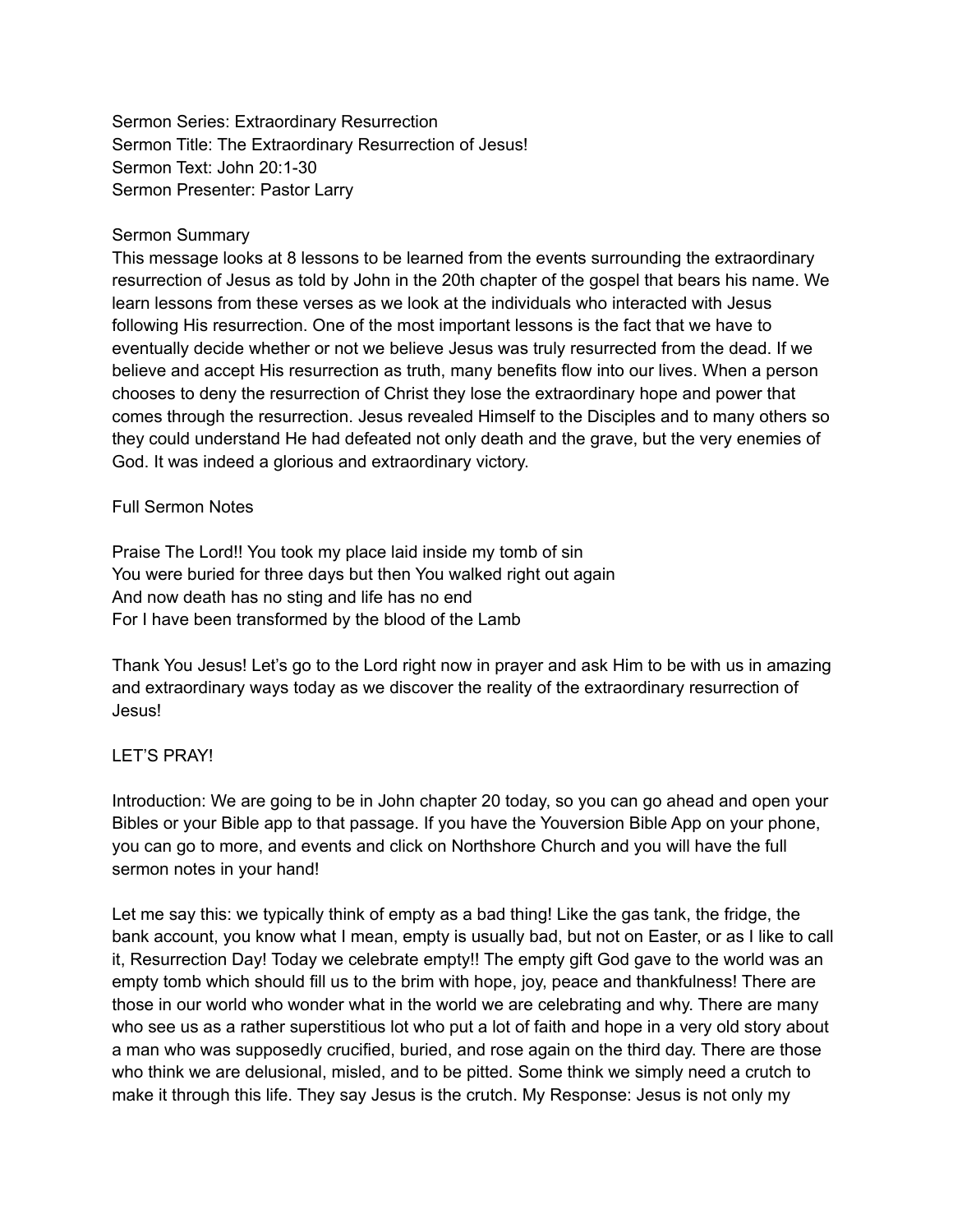crutch, He is so much more! Jesus is my spiritual life support! Without Him I would be spiritually dead! Spiritual death is a tragedy with eternal implications!

Bill Maher, host of HBO's Real Time With Bill Maher made this statement…

"We are a nation that is unenlightened because of religion… I think that religion stops people from thinking… I think religion is a neurological disorder. If you look at it logically, it's something that was drilled into your head when you were a small child."

That's so sad! Skeptics are not new. Noah had his skeptics, Moses had his, and Jesus had His! But let me challenge the skeptics with this: When you objectively look at all the facts surrounding Jesus and the Biblical account of His life, death and resurrection, the questions and objections begin to melt away! The reason I say that is this: the only way to have such a dismissive view of the Bible and the One it points to is to ignore extraordinary and compelling evidence we find that supports the reality of Jesus and the claims He made and others made about Him! When speaking of the Bible, Dr. Clark H. Pinnock states…

"There exists no document from the ancient world witnessed by so excellent a set of textual and historical testimonies, and offering so superb an array of historical data on which an intelligent decision may be made. An honest [person] cannot dismiss a source of this kind. Skepticism regarding the historical credentials of Christianity is based upon an irrational [i.e., antisupernatural] bias."

Here's my point: If, for whatever reason, you do not want to believe the miracles surrounding Jesus Christ, you will find an excuse no matter how much evidence is presented to you! However, if you desire to know the truth, you will at least take an objective look at the claims of Jesus and at least consider the corroborating historical evidence before you make up your mind. One of the most convincing reasons to believe the Biblical account of Christ's resurrection is the fact that many of the people who knew Jesus before His death evidently saw Him after the resurrection and were convinced it was really Him. How do we know they were really convinced? When confronted and questioned about their faith in a risen Lord, they refused to deny what they had seen and heard even though many of them would die for that refusal.

If you are a student of history, you know many people have died for lies before. However, very few people, if any, have ever been willing to die for something they knew to be a lie. To the contrary, people die for a lie only when they believe it to be true!

The Jewish authorities and the Roman government went to extraordinary means to ensure that Jesus' body was not stolen. The tomb was sealed and Roman guards were placed to guard it. They feared the disciples would steal it and then fabricate a resurrection story. But again, the problem with this reasoning Is that It doesn't make sense. Remember, the disciples before the resurrection had abandoned Jesus, and Peter denied ever knowing Him. They feared for their lives. They were fishermen, not trained fighters. It doesn't make sense that they would risk their lives now, just to perpetrate a lie. What good is a dead Messiah? If the disciples had stolen the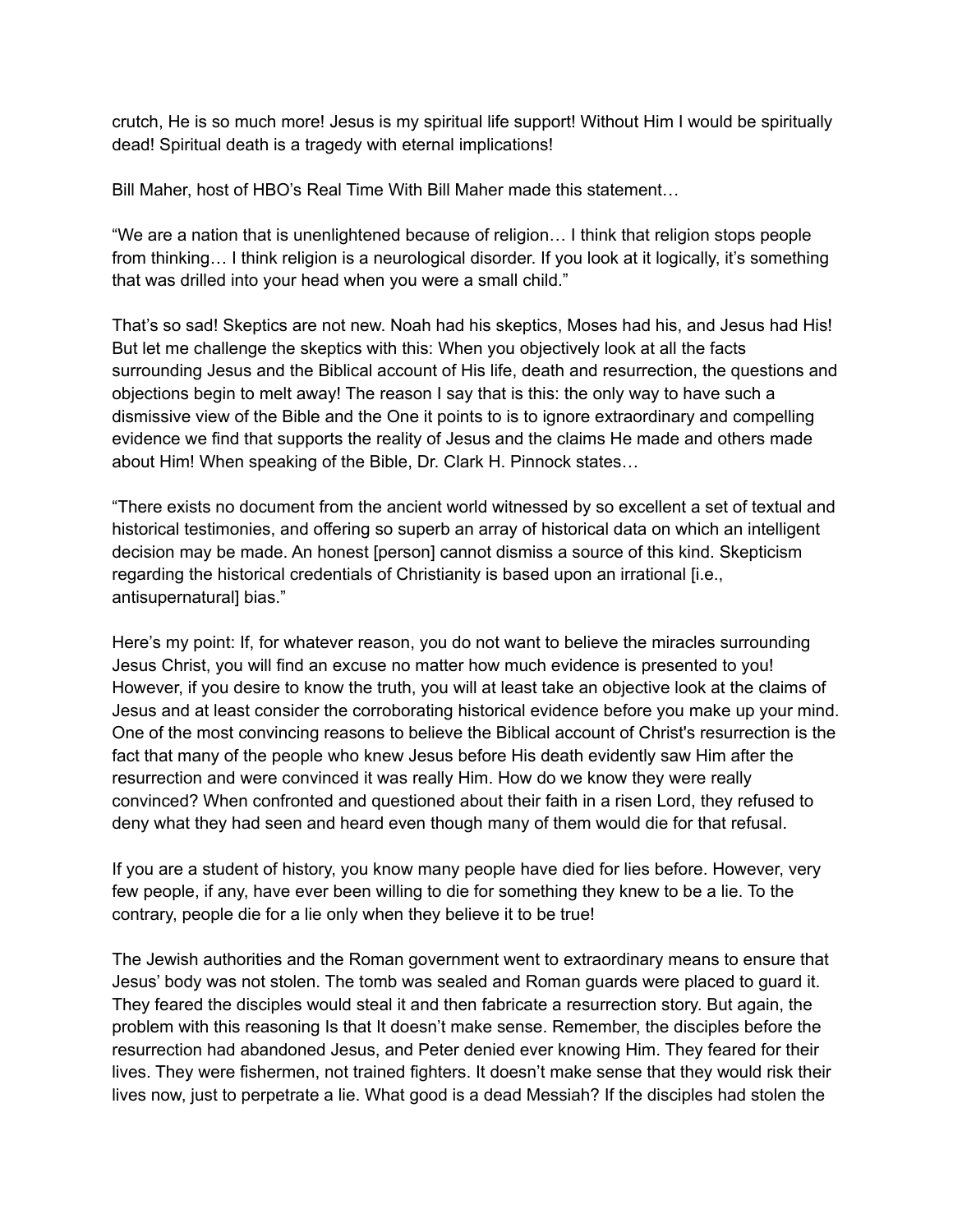body of Jesus and simply buried Him somewhere else, how is it they would all be willing to die for a lie? How is it they would be willing to see their families suffer for something they knew to be false? The disciples insisted that Jesus had risen even though they had no good earthly reason to do so. Nothing to gain: no financial incentives, no book deals from publishers, no television interviews for a moment of fame! But they did have everything to lose: persecution, and death! At this point, someone might say, "well of course the Bible's going to say those people died for their faith in Jesus, what do you expect?" To that I respond: much of what we know about the early Christian martyrs, and especially the disciples, does not come from the Bible but from other historical documents. The writings of Josephus, who was a Jewish historian, and others like Ignatius, Polycarp, Dionysius of Corinth, Irenaeus, and Tertullian. There's some amazing books that go into detail about all of these things, like, Lee Strobel's Case for Christ, and Case for the Resurrection. Or Josh McDowell's Evidence that Demands a Verdict and More Than a Carpenter! Good resources!

What I will do today is read to you the story of the resurrection as told by John in chapter 20 of his gospel, and let God's Word speak to you. I will give some commentary along the way to point out some amazing resurrection lessons, but God's Word is truth and I pray you will be open to at least consider the evidence of the extraordinary resurrection of Jesus. God's Word has a supernatural power to convince our hearts and minds because it was written under the inspiration of The Holy Spirit, handed down under the careful direction of The Holy Spirit, and is presently accompanied by the conviction of The Holy Spirit! With that in mind, let me say this: the disciples had expected Jesus to work a miracle at the last minute, avoid the cross, and set up an earthly kingdom. He did not. The disciples were discouraged and returned to fishing! In their minds it was over for them. Their hopes had been destroyed on the cross, because they didn't understand the cross, until something wonderful took place that would change their lives, their world, and history - The Extraordinary Resurrection of Jesus! So open your Bibles to John chapter 20 and let's begin our study of the extraordinary resurrection of Jesus and the extraordinary lessons we can learn from it...

## **Our Text**

John 20:1 Early on the first day of the week, while it was still dark, Mary Magdalene went to the tomb and saw that the stone had been removed from the entrance.

## **Extraordinary Resurrection Lesson 1 - We have to look beyond what our eyes can see or can't see!**

Ok, you and I might think, "the stone's gone, that's a good thing, right?" But not from Mary's point of view. Things just got worse. Not only had they murdered Jesus, now someone had desecrated the grave by robbing it or worse still, maybe someone had stolen the body of Jesus. Sometimes it's so hard not to focus on the horrible circumstances we are going through! Sometimes things look unbelievably bad, but because of Jesus' resurrection, His defeating death and the grave we can trust Romans 8:28…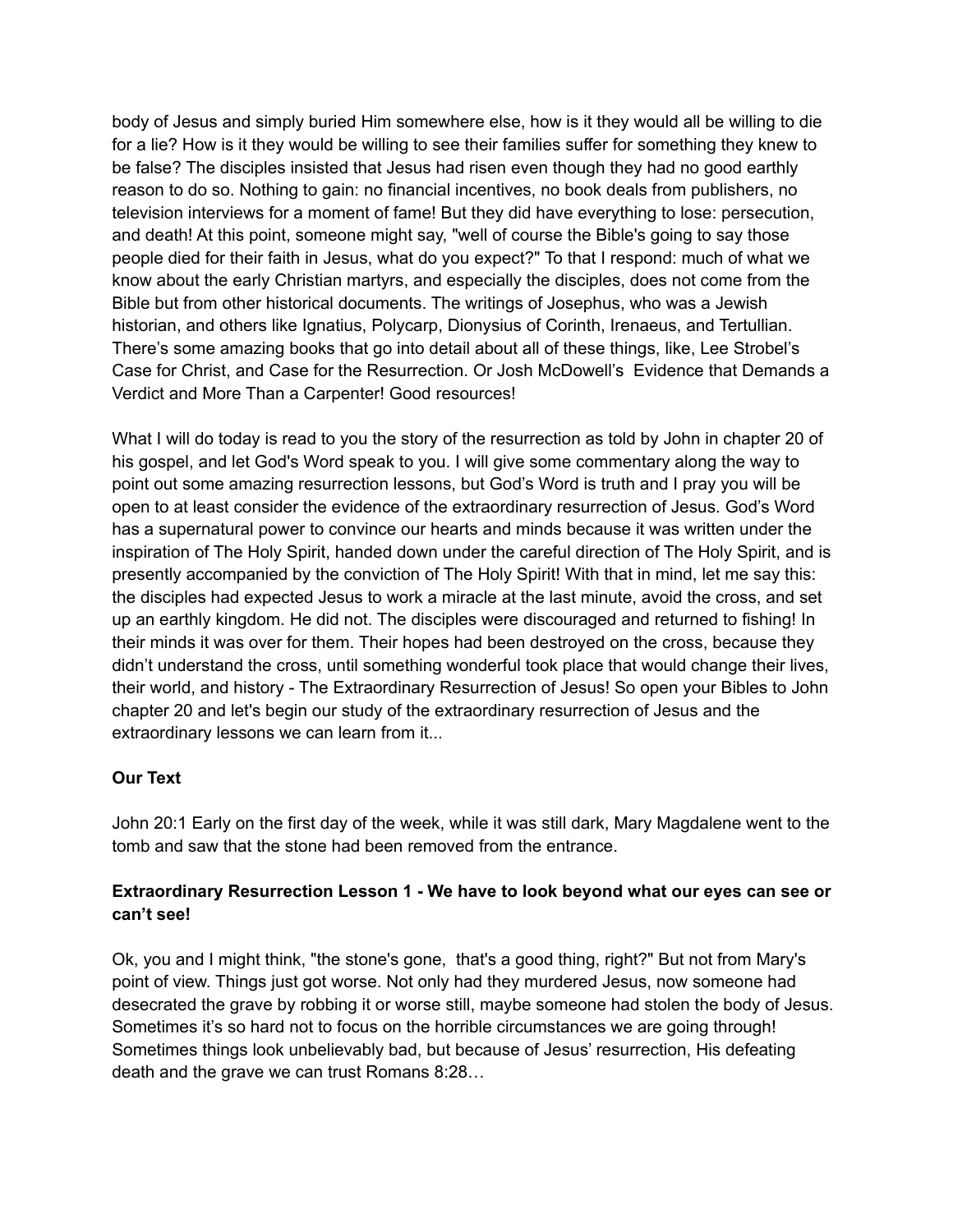Romans 8:28 And we know that in all things God works for the good of those who love him, who have been called according to his purpose.

Let me give you a modern day example. On Mar 24, 2005, a man opened fire in an Atlanta courthouse killing 3 people and before his capture killed another person. He forced his way into the apartment of a young lady by the name of Ashley Smith. Ashley was a 26 year old widowed mother. Here's Ashley's story: Her dad had committed suicide when she was a child/Her mother abandoned her/Her grandparents raised her but she rejected their faith and became a very troubled teen/She married, but her husband was stabbed and died in her arms/She turned to drugs and became addicted. But the extraordinary resurrection comes to play here. Ashley went through a drug rehab, embraced faith in Christ, and went back to school! She was working her way through Rick Warren's book "The Purpose Driven Life" when she was taken hostage by the courthouse shooter. She shared her testimony with her kidnapper. She talked about her life of drugs and tragedy, but shared how Christ had changed her life. She made pancakes for the guy! He let her go so she could go see her daughter. She then called 911 and the guy ended up surrendering to police without a fight. She said this…

"My life is testimony that God can use us even in the midst of tragedy and miracles do happen,"

Mary Magdalene would end up with an amazing testimony as well. After she sees the open tomb this happens…

## **Our Text**

John 20:2 So she came running to Simon Peter and the other disciple, the one Jesus loved, and said, "They have taken the Lord out of the tomb, and we don't know where they have put him!"

## **Extraordinary Resurrection Lesson 2 - God's not afraid to use broken people!**

Mary Magdalene makes a b-line to tell Simon Peter and the other disciple, probably John. Now you don't need to miss this. John makes it a point to show how God uses imperfect people to accomplish His work. Peter was evidently still considered the leader among the disciples as he was the first person Mary Magdalene sought out to tell the news. Remember, Peter's the one who denied Jesus three times just before His Crucifixion. He had wept bitterly over this. Some people believe John may have been with Peter trying to encourage him to continue in his leadership position. But he's pretty depressed right now! At any rate, Peter is still the go to person. And who was this Mary Magdalene who had gotten up before daylight to go to the tomb? She was the Mary from Magdala whom Jesus had earlier cast out seven demons. She had become one of the inner circle of Jesus' closest friends. But she was from a town notoriously wicked and she had this history of psychophysical issues. However, our story today will show you how God chooses to use the most unlikely vessels to carry His life changing message to the world! It is a little talked about side story of the resurrection, but so important! Dr. William E. Hull put it this way…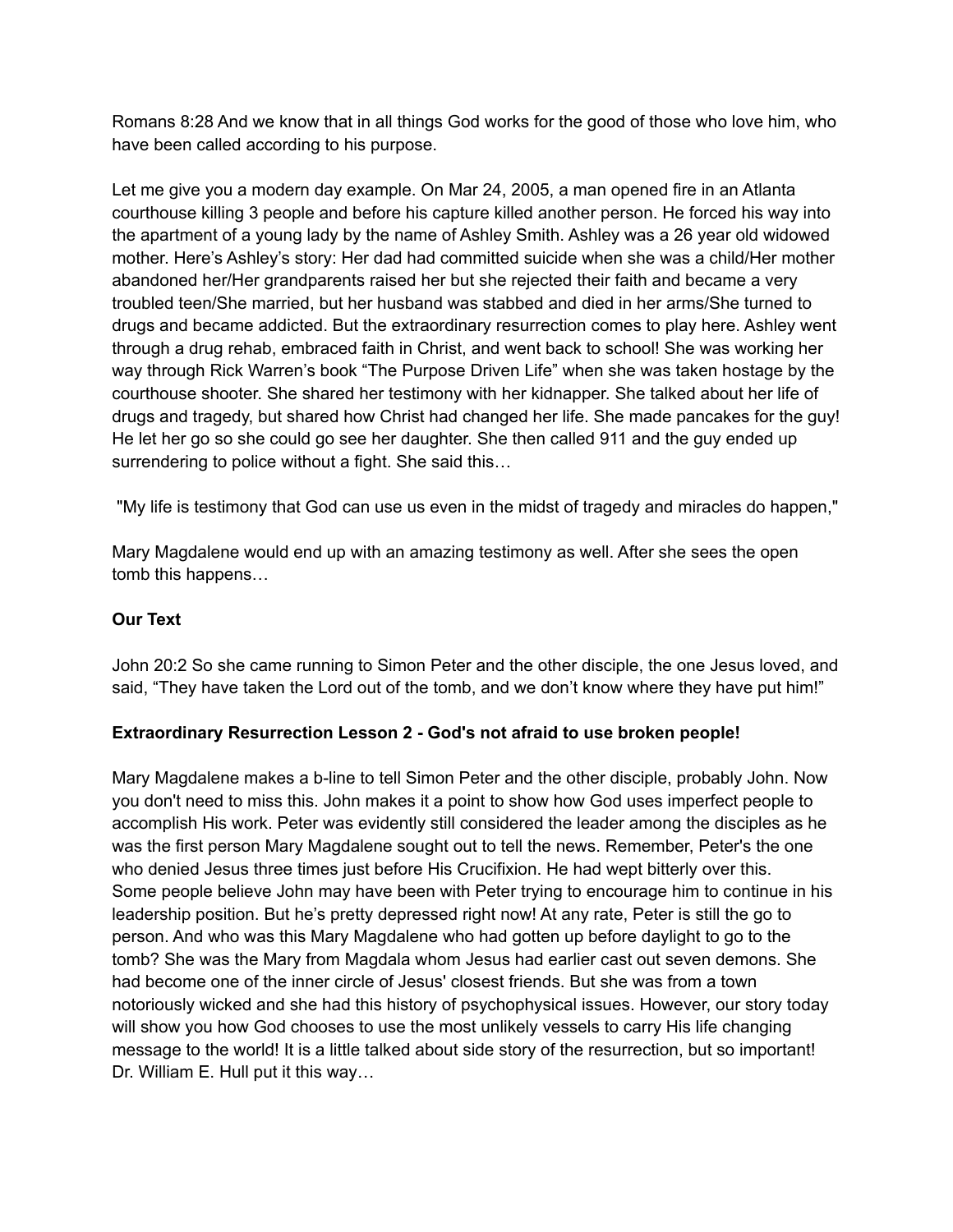"The story of Mary Magdalene beckons the humblest witness to become a harbinger of hope in a world weary with the brutal decisions of its prestigious leaders."

William E. Hull, "John," in Luke–John, ed. Clifton J. Allen, Broadman Bible Commentary (Broadman Press, 1970), 364.

You may think God can't use you because you're broken! Think again! God uses broken people! Hey, we're all broken in some way and in need of God's healing. But don't forget what happened on Good Friday, a good day for us, a terribly difficult day for Jesus.

Isaiah 53:5 But he was pierced for our transgressions, he was crushed for our iniquities; the punishment that brought us peace was on him, and by his wounds we are healed. Isaiah 53:6 We all, like sheep, have gone astray, each of us has turned to our own way; and the LORD has laid on him the iniquity of us all.

God heals and uses sin broken people! Amen? Amen! Back to...

**Our Text** John 20:3 So Peter and the other disciple started for the tomb. John 20:4 Both were running, but the other disciple outran Peter and reached the tomb first.

(Now remember, John is writing this story so he very humbly refers to himself as the other disciple who outran Peter)

John 20:5 He bent over and looked in at the strips of linen lying there but did not go in. John 20:6 Then Simon Peter came along behind him and went straight into the tomb. He saw the strips of linen lying there,

John 20:7 as well as the cloth that had been wrapped around Jesus' head. The cloth was still lying in its place, separate from the linen.

## **Extraordinary Resurrection Lesson 3 - Jesus' body had been resurrected and was no longer bound by physical limitations!**

Jesus was fully God and fully human at the same time. That's what we would call a divine mystery! He had a real human body and that body had suffered the most excruciating torture and pain that any human had ever faced! And in the spiritual realm, he who knew no sin became sin for us on that day! In other words He had taken the weight of the sin of the entire world, past, present and future and paid the penalty! We can't even begin to wrap our minds around that! And because some people couldn't wrap their minds around all that Jesus was, fully God, fully human, they began to come up with some really absurd ways to try and explain things. They were called gnostics, based on the Greek word for knowledge, gnōsis. They would later teach that Jesus was only spiritual and didn't really have a physical body. To that, John would say…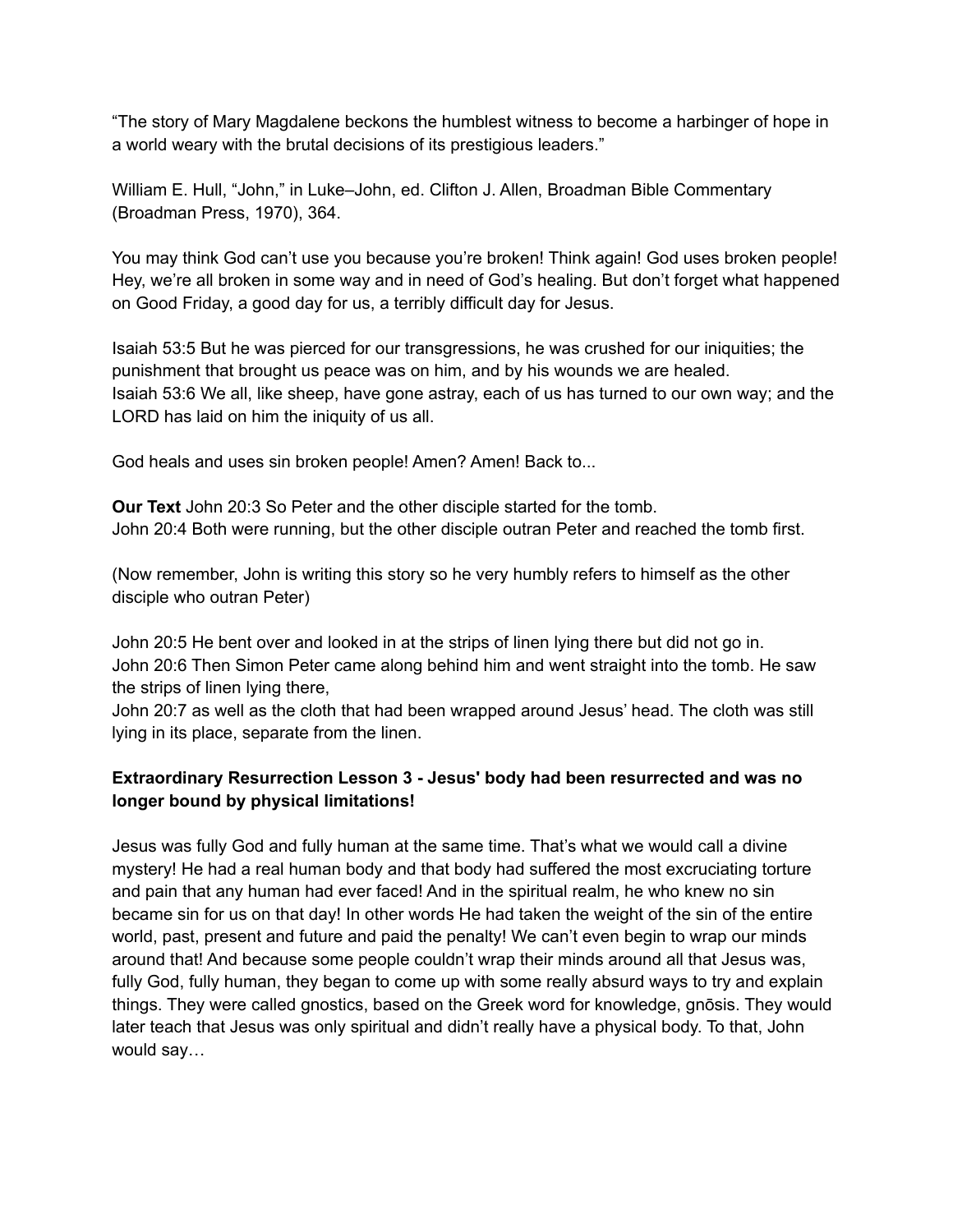2 John 7 …many deceivers, who do not acknowledge Jesus Christ as coming in the flesh, have gone out into the world. Any such person is the deceiver and the antichrist.

Jesus had indeed been in a real, literal physical body. However, after the resurrection, it was different. When we contrast Jesus' resurrection with that of Lazarus we find Lazarus was bound by his grave clothes and had to be unbound, but not Jesus! Praise God, He was no longer bound by anything!! He was no longer held captive in the heart of the earth. Which by the way isn't just referring to being in the tomb. It is referring to being in the throes of the suffering Jesus was called to endure on our behalf. The passion of the Christ, the suffering, began in a major way on Thursday not on Friday. This explains the confusion many have had concerning Jesus' words to the Pharisees...

Matthew 12:40 For as Jonah was three days and three nights in the belly of a huge fish, so the Son of Man will be three days and three nights in the heart of the earth.

Some have wondered what this meant since Jesus was only in the tomb Friday night and Saturday night. However, the arrest happened on Thursday night, and Jesus had stated earlier in the day on Thursday these words...

John 12:27 "Now my heart is troubled, and what shall I say? 'Father, save me from this hour'? No, it was for this very reason I came to this hour.

Remember Jesus' words to the disciples when He was about to be betrayed?

"The hour has come. Look, the Son of Man is betrayed into the hands of sinners."

So Jesus was in the belly of earth's suffering beginning on Thursday! But now Sunday has arrived! Let's continue...

#### **Our Text**

John 20:8 Finally the other disciple, who had reached the tomb first, also went inside. He saw and believed.

John 20:9 (They still did not understand from Scripture that Jesus had to rise from the dead.) John 20:10 Then the disciples went back to where they were staying.

## **Extraordinary Resurrection Lesson 4 - Sometimes it's hard to believe even when we see!**

The disciples didn't yet fully understand what was happening, or what to do with what they were experiencing! But their belief is growing! How many of us have heard or used the statement, "I just couldn't believe my eyes?" Peter and John saw the stone rolled away, the empty tomb, the garments folded nicely and the head wrap lying there as if Jesus had just passed right through it. In fact He did! Once again Dr. Hull gives insight…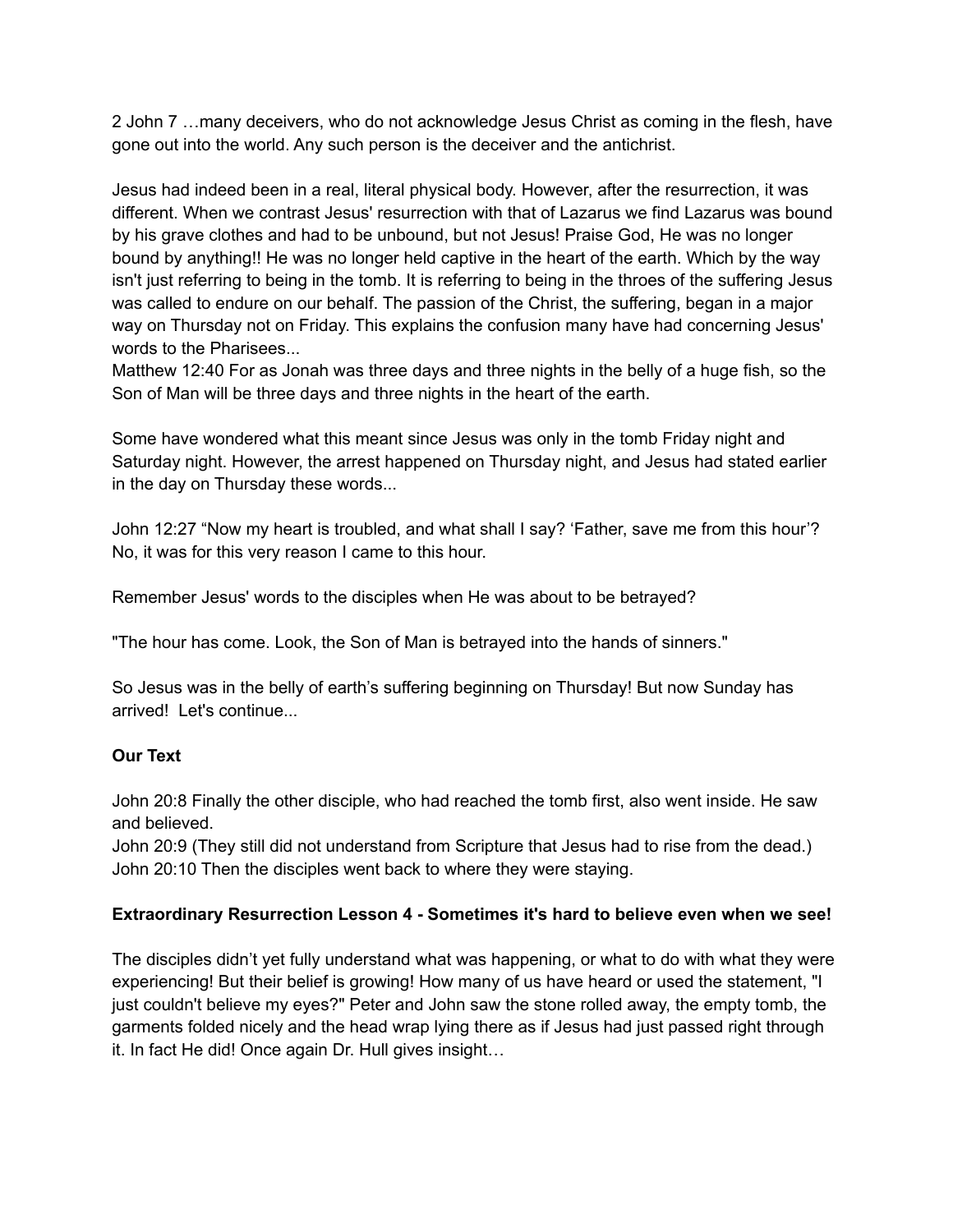This careful description of the grave-clothes was obviously of great significance as an indication that Jesus had risen in a "spiritual body" (1 Cor. 15:44) that transcended the limitations of the natural order…

William E. Hull, "John," in Luke–John, ed. Clifton J. Allen, Broadman Bible Commentary (Broadman Press, 1970), 365.

However, Luke tells us when Mary Magdalene and the other women initially told the disciples the stone was rolled away, "their words seemed like nonsense." But now John sees and believes. But it seems his belief may have still been somewhat reserved because we don't see them jumping up and down and rejoicing! John simply says they went home. They were still having a hard time believing their eyes. But watch what happens next with Mary Magdalene...

## **Our Text**

John 20:11 Now Mary stood outside the tomb crying. As she wept, she bent over to look into the tomb

John 20:12 and saw two angels in white, seated where Jesus' body had been, one at the head and the other at the foot.

John 20:13 They asked her, "Woman, why are you crying?" "They have taken my Lord away," she said, "and I don't know where they have put him."

## **Extraordinary Resurrection Lesson 5 - Grief can be blinding!**

Instead of seeing two angels and thinking, wow, Jesus must have truly risen. She still thinks someone has stolen the body. It's pretty amazing what Mary saw and yet she was not seeing! If you've ever experienced grief you know that it can take your breath away and can cause temporary spiritual blindness! It turns your world upside down and sometimes it takes some time for anything to make sense. And sometimes we never figure out the tough questions of why, at least in this world, but that's where our faith in God must take over! Remember Christians are not exempt from grief, but we have a blessed hope. A hope that is backed by the promises of God Almighty!! I've quoted this song before, but it says our hope is not a "hope so someday," but a "know so one day!" Paul reminds us of this in 1 Thessalonians 4:13-14…

1 Thessalonians 4:13 Brothers and sisters, we do not want you to be uninformed about those who sleep in death, so that you do not grieve like the rest of mankind, who have no hope. 1 Thessalonians 4:14 For we believe that Jesus died and rose again, and so we believe that God will bring with Jesus those who have fallen asleep in him.

The resurrection doesn't eliminate grief in our life, but it changes our perspective! And speaking of perspective, Mary is about to have a perspective change…

## **Our Text**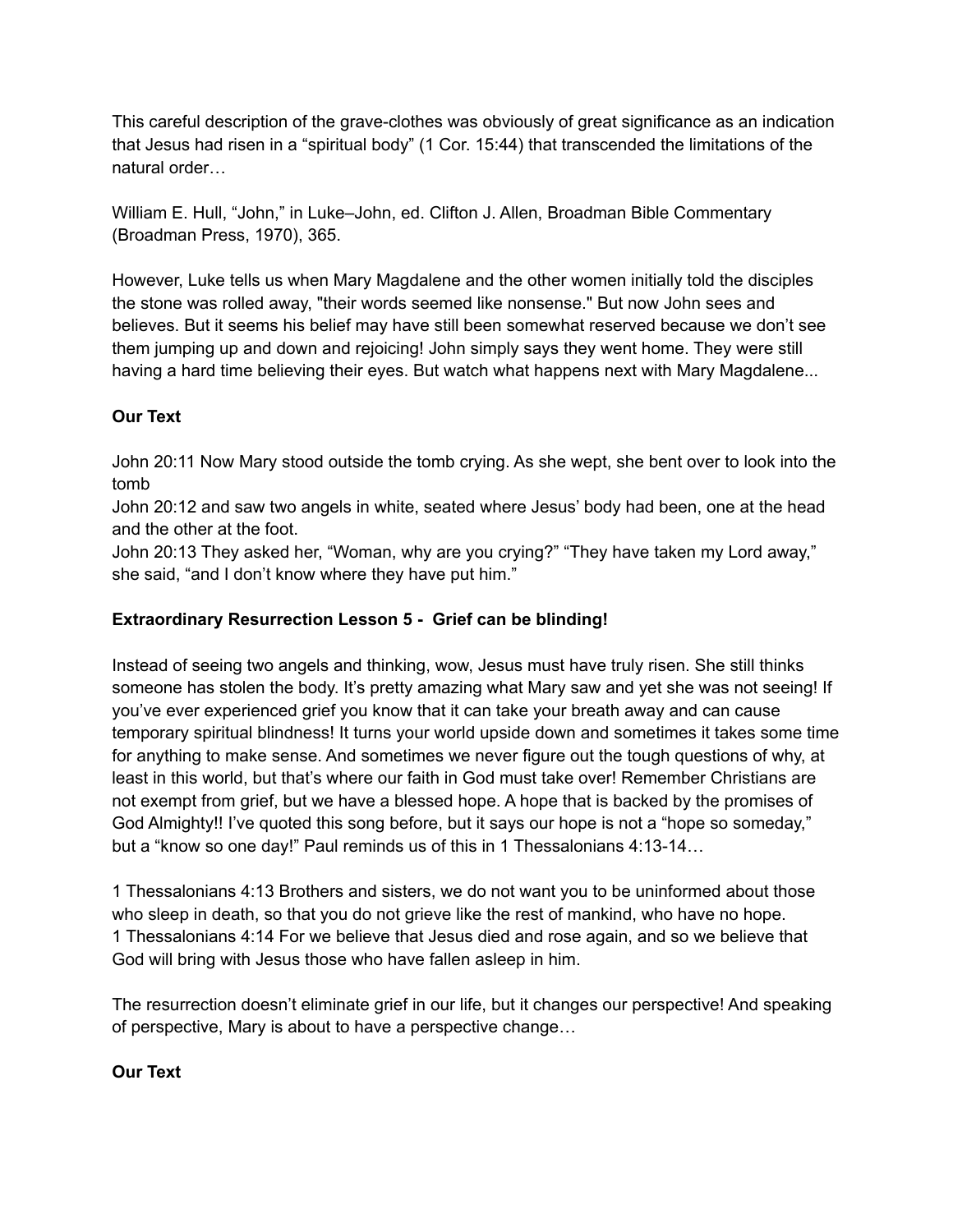John 20:14 At this, she turned around and saw Jesus standing there, but she did not realize that it was Jesus.

John 20:15 He asked her, "Woman, why are you crying? Who is it you are looking for?" Thinking he was the gardener, she said, "Sir, if you have carried him away, tell me where you have put him, and I will get him."

John 20:16 Jesus said to her, "Mary." She turned toward him and cried out in Aramaic, "Rabboni!" (which means "Teacher").

John 20:17 Jesus said, "Do not hold on to me, for I have not yet ascended to the Father. Go instead to my brothers and tell them, 'I am ascending to my Father and your Father, to my God and your God.' "

## **Extraordinary Resurrection Lesson 6 - In the Spiritual realm it is more important to hear than to see!**

This was the most amazing case of mistaken identity ever! Mary sees a lowly servant instead of the risen Savior! Seeing is not always believing, but hearing can be. Mary needed to hear more than she needed to see. And Jesus spoke not only her name, which caused her to see, but He gave her an important message. In Greek this verb had the meaning of "do not continue holding on to me." What message was Jesus conveying to her? He was letting her know that He would be ascending to The Father and would no longer be with them in physical form, and she should let go of her dependence on His physical presence with her so that He could live in her heart by way of the Holy Spirit. This was a message He needed the disciples to understand as well. So He sends her on a mission to tell them what He had said. Which she did...

John 20:18 Mary Magdalene went to the disciples with the news: "I have seen the Lord!" And she told them that he had said these things to her.

Is there other Scripture to back up this idea that it is more important to hear than to see? Yes...

2 Corinthians 5:7 We live by faith, not by sight.

Romans 10:17 Consequently, faith comes from hearing the message, and the message is heard through the word of Christ.

Now we come to a very fascinating portion of our story. Jesus confirms in person the message He had sent through Mary Magdalene...

## **Our Text**

John 20:19 On the evening of that first day of the week, when the disciples were together, with the doors locked for fear of the Jewish leaders, Jesus came and stood among them and said, "Peace be with you!"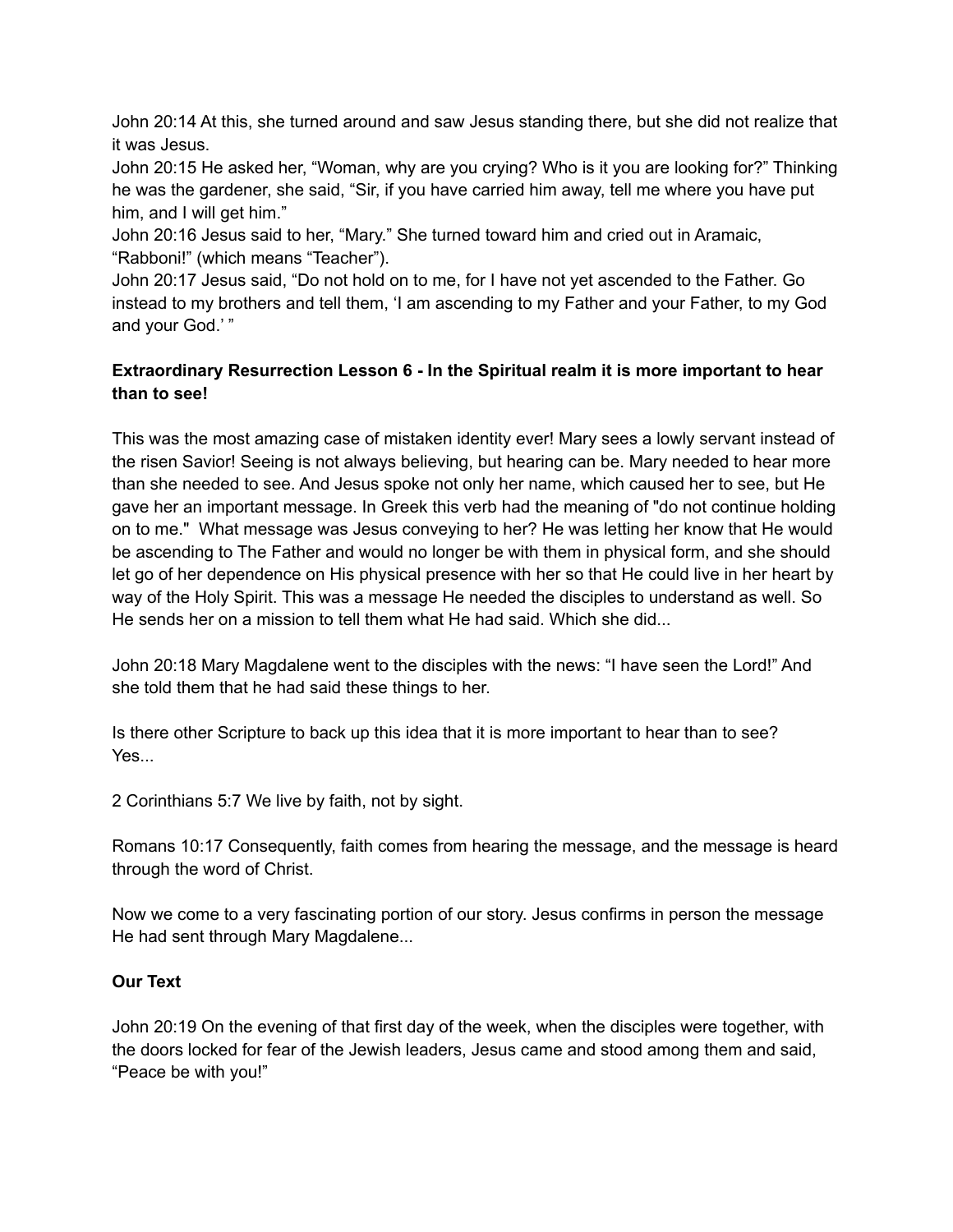John 20:20 After he said this, he showed them his hands and side. The disciples were overjoyed when they saw the Lord.

John 20:21 Again Jesus said, "Peace be with you! As the Father has sent me, I am sending you."

John 20:22 And with that he breathed on them and said, "Receive the Holy Spirit.

# **Extraordinary Resurrection Lesson 7 - Because of the Resurrection Jesus lives in each believer through His Holy Spirit**!

The Holy Spirit brings us peace! He brings us God's continual presence! He brings the joy of the Lord into our lives. He commissions us to share God's message with the world. Jesus would no longer be with them in the flesh or confined by that physical body! He would, by way of the Holy Spirit, be able to be with all believers all over the world. And just as God had breathed in Adam's nostrils and Adam became a living human spirit, now Jesus breathed The Holy Spirit to His disciples and to us. And then He gives us an awesome responsibility…

John 20:23 If you forgive anyone his sins, they are forgiven; if you do not forgive them, they are not forgiven."

Wait a minute. What did He say? What did He mean? First of all, Jesus was not giving the disciples the freedom to hold eternal vendettas against people they didn't like. No, they were to preach the gospel of repentance to the world and to proclaim to the world that anyone willing to turn from their wickedness and receive the wonderful forgiveness Jesus suffered and died to give them would be saved!

# **Our Text**

John 20:24 Now Thomas (also known as Didymus), one of the Twelve, was not with the disciples when Jesus came.

John 20:25 So the other disciples told him, "We have seen the Lord!" But he said to them, "Unless I see the nail marks in his hands and put my finger where the nails were, and put my hand into his side, I will not believe."

John 20:26 A week later his disciples were in the house again, and Thomas was with them. Though the doors were locked, Jesus came and stood among them and said, "Peace be with you!"

John 20:27 Then he said to Thomas, "Put your finger here; see my hands. Reach out your hand and put it into my side. Stop doubting and believe."

John 20:28 Thomas said to him, "My Lord and my God!"

John 20:29 Then Jesus told him, "Because you have seen me, you have believed; blessed are those who have not seen and yet have believed."

## **Extraordinary Resurrection Lesson 8 - You can believe and still have some questions, but there is an initial step of faith that we all must take!**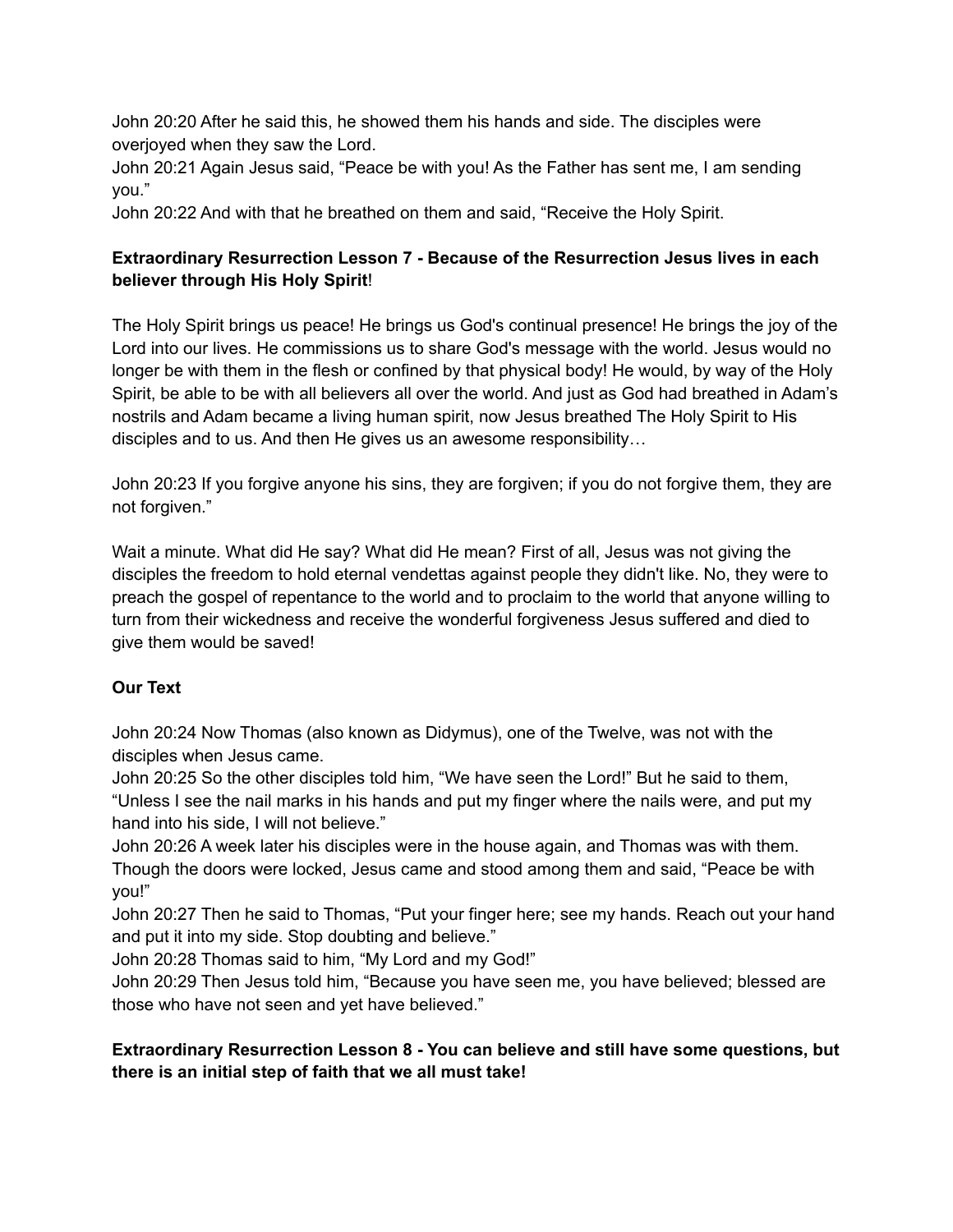It is very important for you to note that Jesus wasn't angry with Thomas for doubting. Jesus didn't put him down or ridicule him. Jesus did, however, after presenting Thomas with the evidence, ask him to stop doubting and believe! If you are a doubter, I promise, God's not angry with you. He's a big God who can handle your doubts. But you must, at some point, make up your mind. I've already mentioned the group of heretics called Gnostics who believed the material world is all evil and only the spirit world is good. As a result of this belief, the Gnostics denied that Jesus had a real physical body. There is another extreme. Some suggest that Jesus was only human and not divine, therefore He had no special power over sin and death or special power to reconcile man to God. You may not know this, but Thomas Jefferson, one of our founding fathers, had such a view. He didn't believe in the miracles of the New Testament. He actually sat down with a knife and a couple of Bibles and cut out the parts he didn't believe and took the rest and pasted it together. This Bible is known as the Jefferson Bible and for over 50 years was printed and given to freshman Congressmen when they took office. The Jefferson Bible ends the story of Jesus like this…"There laid they Jesus and rolled a great stone at the mouth of the sepulcher and departed." That's it! It just ends with the Burial. You see, Jefferson believed Jesus to be a great moral teacher, but not divine or capable of miracles, so for Jefferson there was no resurrection. Here's the deal...

If Jesus was just a good moral teacher here's what we lose…we lose the concept of being reconciled to God through the forgiveness of sin, and we lose the hope of having help in our struggle against sin! In other words, we're back to square one. It's all on us and our ability to do good, and we're back under the law and if we break it at any point, then we're doomed. If Jesus was just a good teacher, then there's no Holy Spirit to give us supernatural power over sin's dark power. History, at least my personal history, tells me this is not good. And I think if we look at the history of humankind, it's pretty much the same thing. Not good. We are getting glimpses of this in our world right now! And if Jesus was just a good moral teacher, we also lose victory over death and the grave which means we lose the hope of eternal life.

Now, you may not take an actual knife and cut out the parts of the Bible you don't like, but many do pick and choose the parts they will believe and the parts they will ignore. Listen to the way John ends this chapter...

John 20:30 Jesus performed many other signs in the presence of his disciples, which are not recorded in this book.

John 20:31 But these are written that you may believe that Jesus is the Messiah, the Son of God, and that by believing you may have life in his name.

The events and details surrounding the resurrection were written for you so that you may believe that Jesus is the Christ, and that by believing you may have life in His name. Peter went from denying Jesus three times because he feared the religious leaders would take his life, to making this public statement to them…